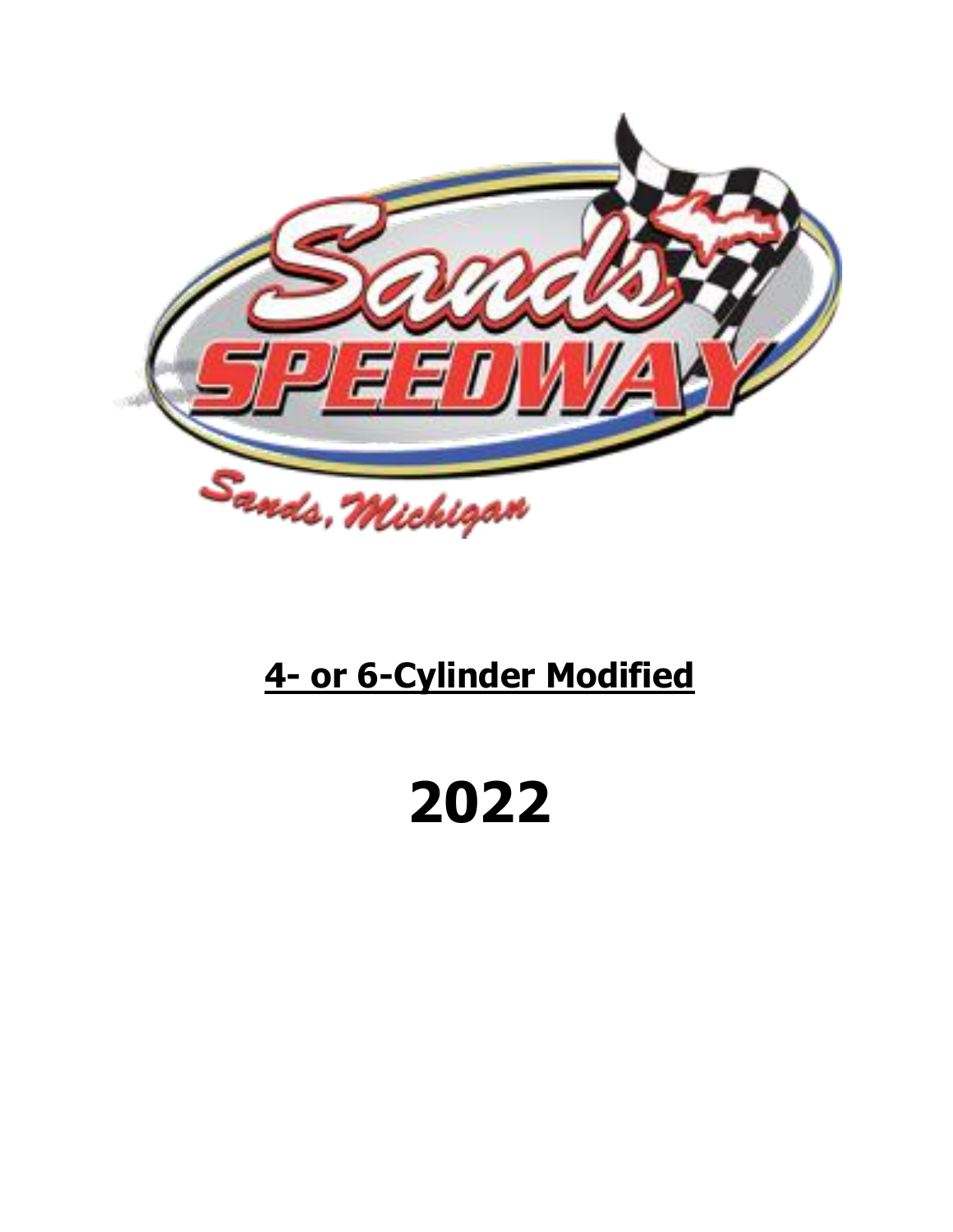#### **1. General**

- a. This class has been developed to permit those desiring to try stock car racing at a controlled cost. Races for this division will run counterclockwise only.
- b. All modifications must be safe and are subject to inspection by a Track Official.
	- i. Any modification deemed unsafe must be corrected prior to being allowed to enter the track for racing or practice.
- c. Any car body damage sustained during a race must be repaired as soon as possible to maintain a good-looking racecar.
- d. If you are building a car for the first time, please contact [sandsspeedway@gmail.com](mailto:sandsspeedway@gmail.com) to speak to an MCDA representative before building.

#### **2. Car Eligibility**

- a. 1980 and newer four- or six-cylinder passenger car, front wheel drive only
- b. No turbo chargers, no nitrous and no super chargers.
- c. Maximum overall length, bumper to bumper, is 192" and weight must be at least 2,300 lbs with the driver in it.
	- i. Motor size weight displacement 1200-1275lbs (weight divided by motor size)
	- ii. Allowance of 60lbs fuel run-off.
- d. Cannot have excessive rust.
- e. No convertibles, vans, or four-wheel drive cars. All-wheel steering cars must disable rear steering.
- f. Cars with similar rules are eligible to run per their track rules for **one** race
- g. It is highly recommended that each racer maintains a copy of their vehicle's repair manual
- h. Tech Inspector and/or Race Day Director have final say of repairs and safety decisions. Major repairs or reconstruction must be inspected and approved.

#### **3. Safety Requirements**

- a. Fire suits are mandatory.
- b. A fire extinguisher that is 2 lbs or more, BC rated for metal with a gauge must be mounted in a quick release bracket and is required to be within reach of the driver.
- c. A racing seat is required and must be attached to the roll cage and bracket with no less than 4 bolts.
- d. A 4-point seatbelt is required but a 5-point harness is recommended. Belts must not be older than 5 years.
- e. All helmets and bolts are required to have a date tag and must pass an inspection by the Tech Inspector or other Track Official.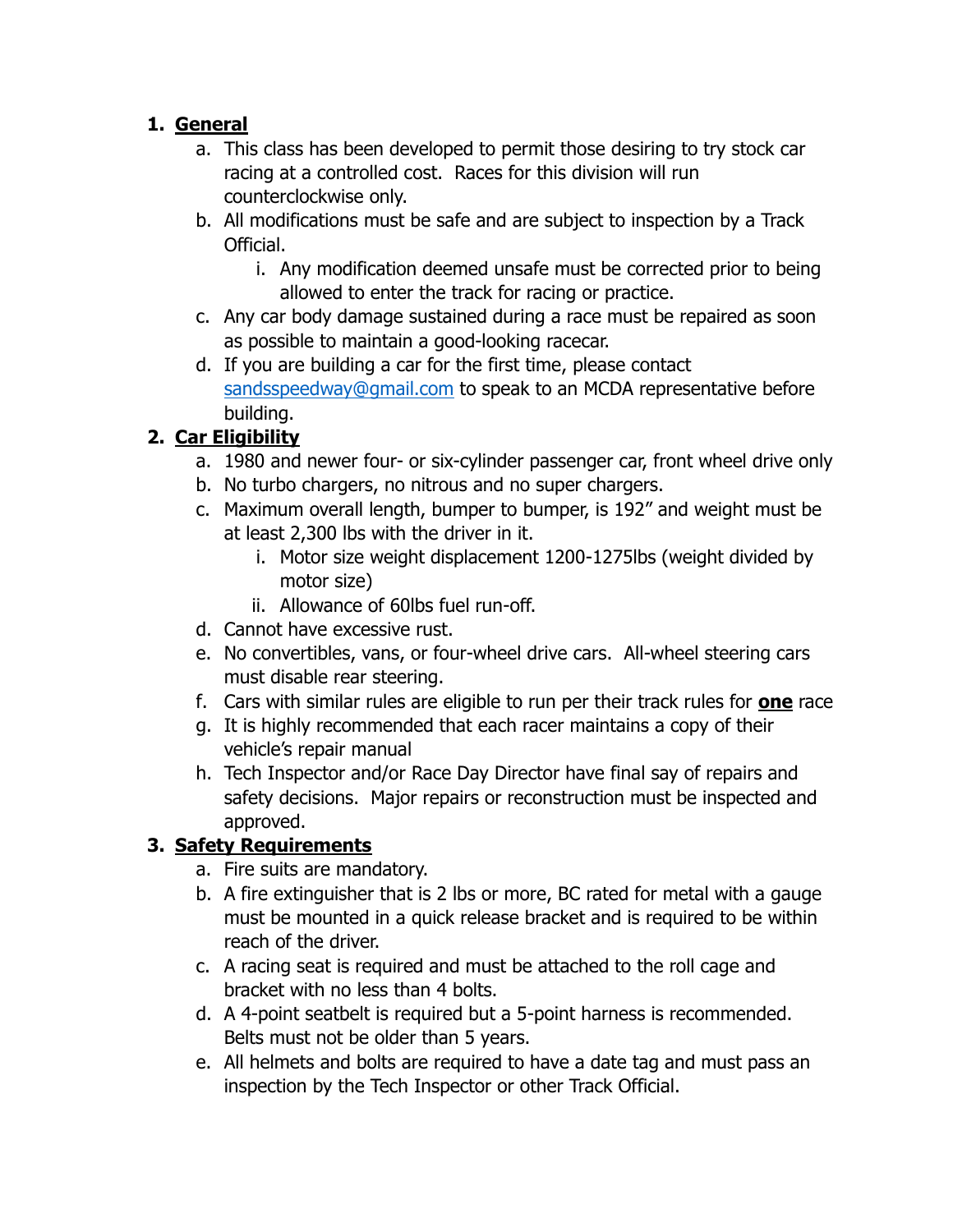- f. Leather or racing gloves required. No mechanics gloves allowed.
- g. Leather boots or racing boots required. No athletic shoes allowed.
- h. Roll cage padding is required in the driver compartment. Must cover all areas within reach of driver.
- i. A helmet is mandatory. SA2010 or newer helmet recommended. DOT mandatory. Neck brace is recommended. Eye protection is mandatory.
- j. A kill switch is required within easy reach of driver and safety workers. It must be clearly marked "Off" and "On" with an orange background. It must shut off the entire car.
- k. Tech Inspector and Sands Speedway Ownership (SSO) have the final say on any safety related items/decisions.

#### **4. Body and Glass**

- a. All glass must be removed except the front windshield. Lexan windshield is permitted, but if used, it must include bracing with a minimum of two 1/8" thick by ¾" steel angle iron, for safety and support.
- b. Windshield cracks must be inspected by track officials for safety each race day.
- c. Structural integrity of the unibody must be maintained!
- d. Firewalls must stay in stock location and all holes must be sealed with a minimum of 20-gauge steel.
- e. Detachable steering wheel is allowed.
- f. All exterior trim including lights, body moldings, etc., must be removed.
- g. All doors must be welded securely shut.
- h. Hood and trunk must be secured with hood pins. No other latching devices permitted unless approved by technical inspection.
- i. Cars equipped with a sunroof must remove the glass and cover the roof hole with a minimum of 16-gauge steel or 12-gauge aluminum and must be welded or riveted. NO SCREWS.
- j. Stock chassis outer frame must remain intact but are allowed to be reinforced with a minimum of 1 ½" by 2" tubing .065" wall thickness.
	- i. All reinforcement must connect to the stock chassis at the stock engine cradle, A, B and C pillars and the rear cross member with a minimum of 4 contact points per section.
	- ii. All contact points must be welded and all  $90<sup>o</sup>$  corners must be gusseted.
- k. A diagonal brace through the center of the passenger section is required.
- l. Bumpers may be welded or, at a minimum, chained to the mounting brackets to stop the chance of losing a bumper on the track.
	- i. Bumper ends must be capped and may have supplemental attachments to fenders to prevent crumpling.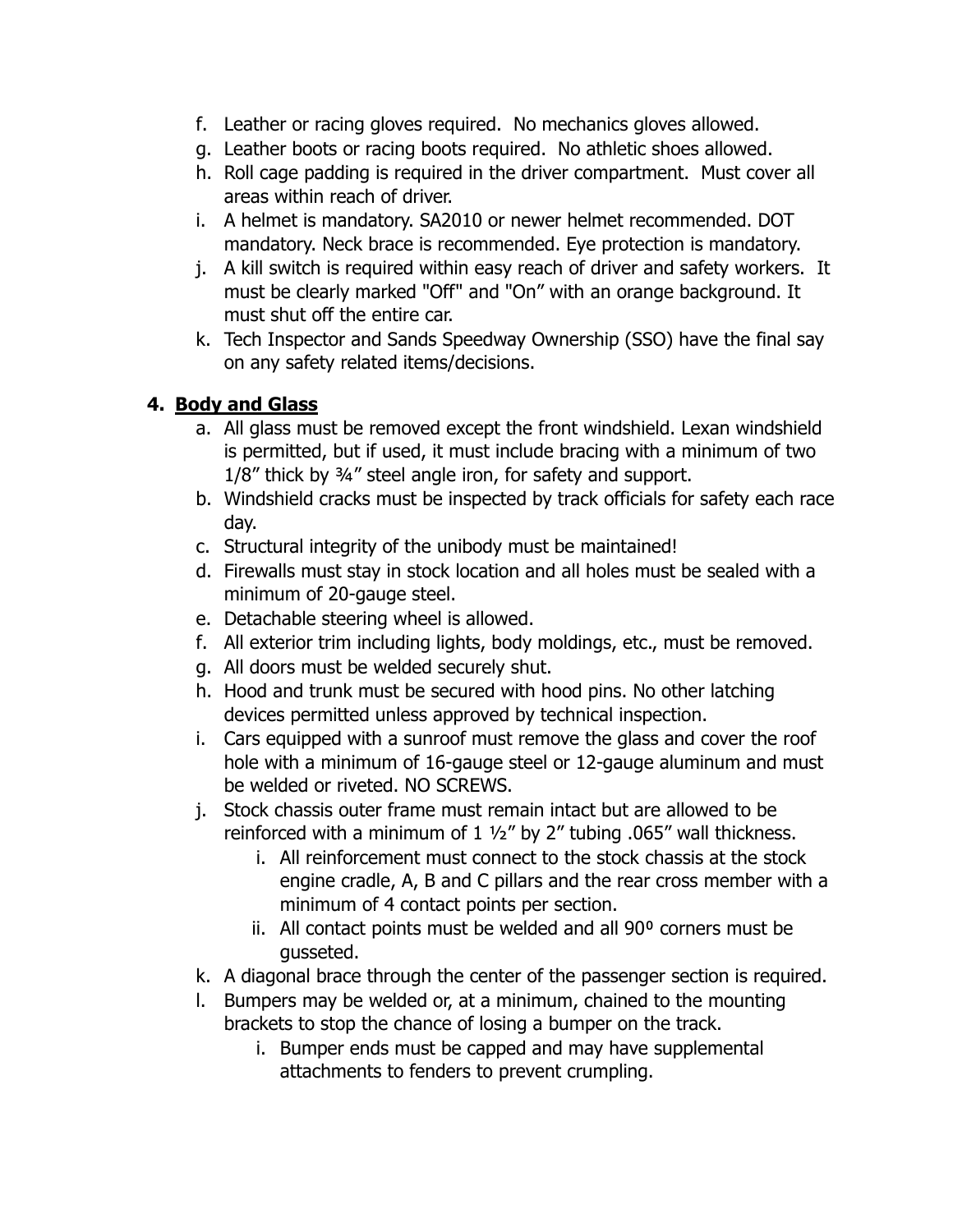- m. A tow cable, hooks or chains must be attached to the front and rear in case of towing. They must be strong enough for the car's quick removal from the track. Commercial tow loops are allowed.
- n. Rub bars are optional but must be 1" square tubing and mounted flush with the car body. The ends must be tapered and capped.
- o. A rear-view mirror and drivers' side mirror are required. Drivers' side mirror must not protrude out past the body line.
- p. Pedal blocks for short drivers and those with disabilities must be approved by Track officials.
- q. The car may have a horizontal bar, with a maximum of 1 3/4" OD tubing, tying the front frame horns together ahead of the radiator.
	- i. One additional OD bar (maximum of 1") may be added for radiator protection and must be behind the bumper and under the hood.
- r. A front and rear sun visor no bigger than 7" are allowed.
- s. Opera windows may be closed on two door cars.
- t. Skirting is allowed.
- u. Fenders may be trimmed for tire clearance and rust. All sharp edges must be removed or roll to prevent any cutting of the tires.

#### **5. Fuel Cell**

- a. Cars with the stock fuel tank must retain the stock fuel pump in the stock location.
	- i. Modifications to the stock tank are subject to approval from the Tech Inspector or other Track Official for safety.
- b. Cars without fuel pumps are required to have a fuel cell with a minimum capacity of 8 gallons.
	- i. It must be mounted behind the rear axle to no less than 10" from the track surface and no less than 10" from the back panel of the car.
	- ii. A firewall of a minimum 20-gauge steel is required to separate the driver from the cell.
	- iii. No bottom draw fuel cells are allowed.
- c. Cars with fuel pumps must install a shutoff switch, clearly marked with an orange background, in easy reach of the driver and safety personnel.
- d. No rubber fuel line along or through the body or through the interior of the car.
- e. A rear mounted fuel cell is HIGHLY RECOMMENDED.

#### **6. Interior**

- a. All flammable materials must be removed.
- b. The factory instrument cluster may remain. If the heater core is removed, the lines must be looped inside the engine bay, they CANNOT be in the driver's compartment!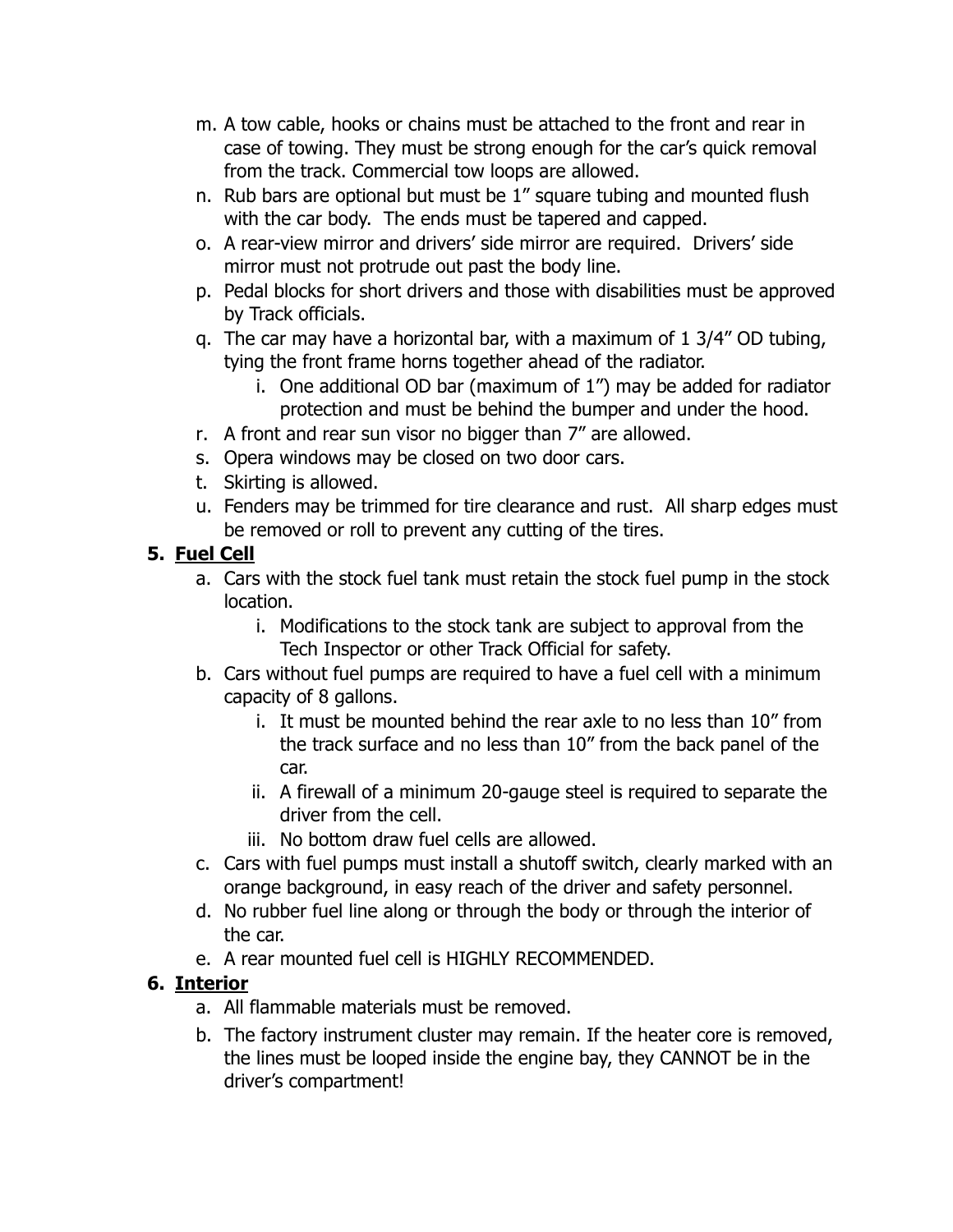- c. The driver's seat must be changed to an aluminum, high-back racing seat attached to the roll cage, NOT just the floor. No plastic or fiberglass seats are allowed.
- d. Window nets are required on driver's window. They must be installed on a quick detach device such as a mounting kit or seatbelt latch.
- e. Four-point racing harness is mandatory, five-point strongly recommended. Must be securely mounted to the roll cage. Belts must not be out of date.
- f. Air bags must be removed.
- g. All holes in the floor and firewall must be covered by steel and securely mounted.
- h. Gutting is allowed for roll cage clearance only but must keep structural integrity.

#### **7. Roll Cage**

- a. Six-point racing roll cage MINIMUM with a one-piece main hoop behind the drivers' position.
- b. Driver door protection and a halo bar are required.
- c. All mounting points must be completely welded to the chassis with a 4" by 4" by 0.125" steel contact plate.
- d. Door bars must come to the driver side skin and gusseted with two vertical bars between each door bar.
- e. No less than three door bars on the driver side and tube door bars on passenger side.
- f. All roll cage material must be 1 ¾" by .095".
	- i. No pipe fittings, no galvanized pipe, no exhaust pope or conduit pipe is allowed.
- g. All 90<sup>°</sup> corners must be qusseted.
- h. 1/8" steel plate required between the A and B pillars on the driver side door bars from top to bottom of rocker panel.
- i. All welds must be electrical, must look safe and professional.
- j. Roll bar padding is mandatory for all bars that may come in contact with the driver.
- k. A 5/16" hole must be drilled in each outbreak of the main hoop for inspection.
- 1. All cars must have a  $1\frac{3}{4}$ " by .095" minimum size bar running from the roll cage to the strut tower on each side.
- m. A bar from the strut tower to the front bumper is also recommended.

#### **8. Battery**

- a. The battery must be relocated behind the driver's seat and must be securely mounted with steel-to-steel tie down.
- b. Batteries must be in a plastic or steel case of sufficient size to hold the entire acid content of the battery in case of rollover.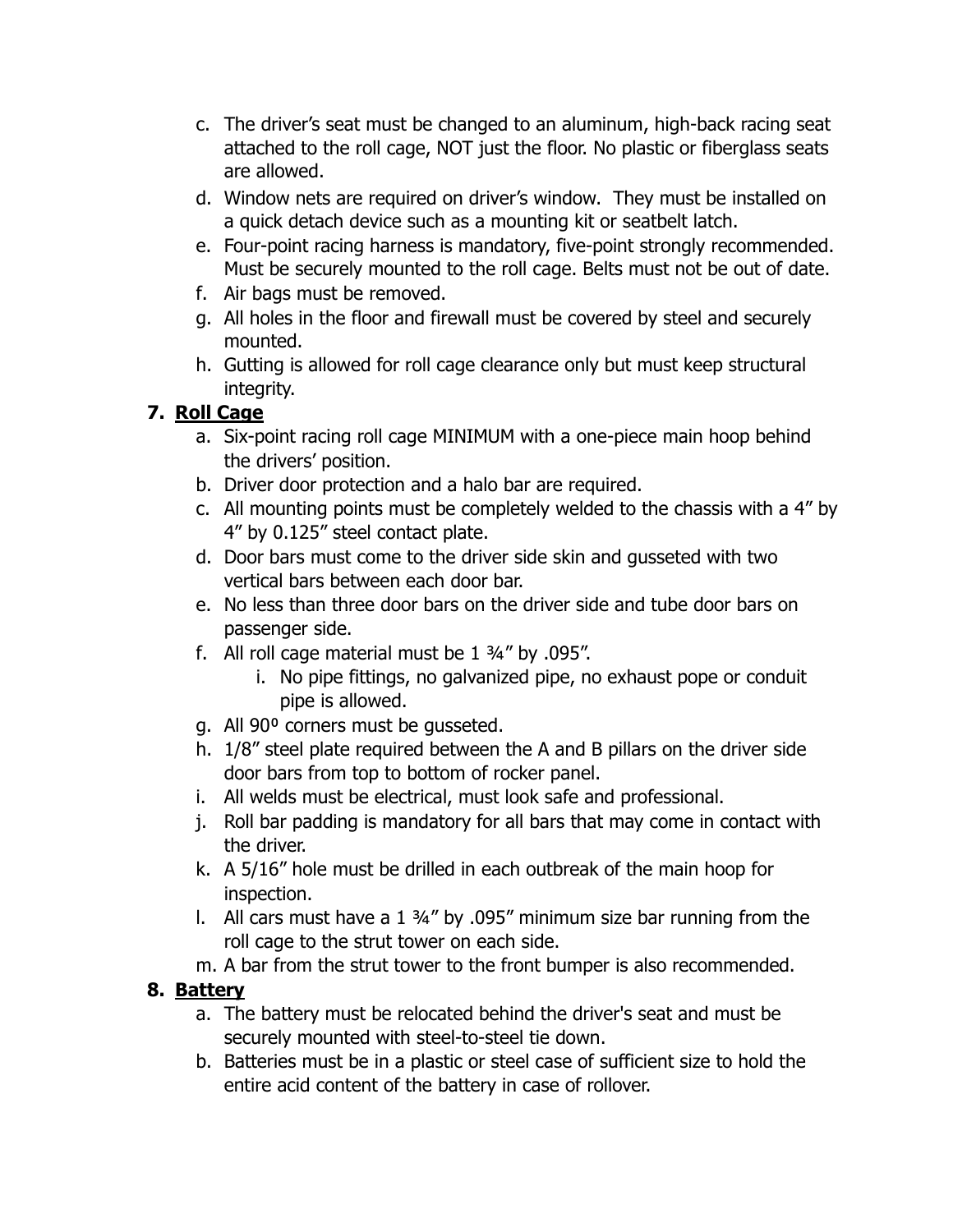c. Batteries cannot be lowered through the floor.

#### **9. Brakes**

- a. Must have all four working brakes.
- b. No emergency brakes allowed.
- c. No individual shut off devices allowed.

#### **10. Exhaust System**

- a. Aftermarket mufflers and headers are allowed.
- b. No part of the exhaust may go through the driver compartment.
- c. Any loss of a muffler is cause for a Black Flag to be given.
- d. Exhaust must remain underneath the car at all points and must exit on passenger side, driver side or from the rear of the vehicle.
- e. It is discouraged to run the exhaust in the direction of fuel lines or the fuel tank.
- f. The finished exhaust must have a turn down at the end that points at the racing surface.

#### g. **MUFFLERS MUST BE UNDER 100 DECIBALS at 100'! NO EXCEPTIONS!**

#### **11. Steering and Suspension**

- a. Modifications to the suspension is allowed per the following:
	- i. Minimum ride height must not be less that  $4\frac{1}{2}$  from the track surface with the driver inside.
- b. Race springs may be heat cut. Use of race springs is permitted.
- c. Shocks must be stock, or stock-style race shocks mounted in stock brackets.
- d. Weight jacking buckets or screw jacks are allowed.
- e. NO bolt type screw jacks allowed.
- f. Camber of tires is allowed.
	- i. No lowering or raising by cutting the brackets of any support of the camber permitted.
	- ii. Hondas are permitted offset ball joints for camber.
- g. Rear axles can be changed but must maintain  $+/- 2$ " in width to the original.
- h. The steering wheel and assembly may be replaced with a racing steering wheel and assembly.

## **12. Cooling System**

- a. Any radiators allowed.
- b. NO ANTIFREEZE! Water pump lubricant allowed.
- c. An overflow container must be mounted in the engine compartment and able to hold a minimum of one US quart.

### **13. Tires and Wheels**